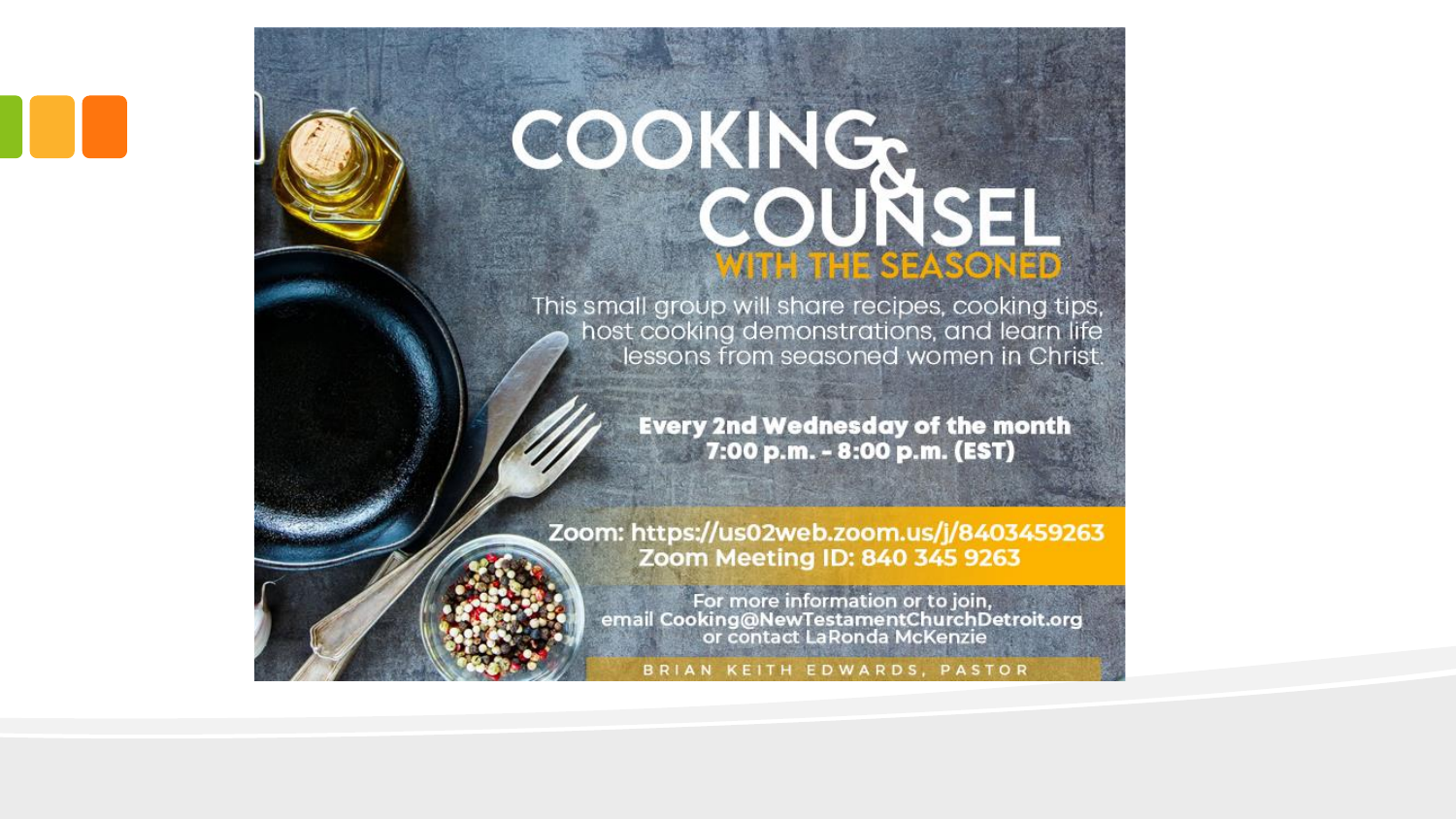## STIR-FRY CABBAGE

**Yield:** 6 servings **Prep time:** 30 minutes **Total time:** 1-hour



### *Counsel & Wisdom*

"I Can Do All Things Through Christ Who Strengthen Me".

**\*Some recipes are not original but are favorites of the Seasoned**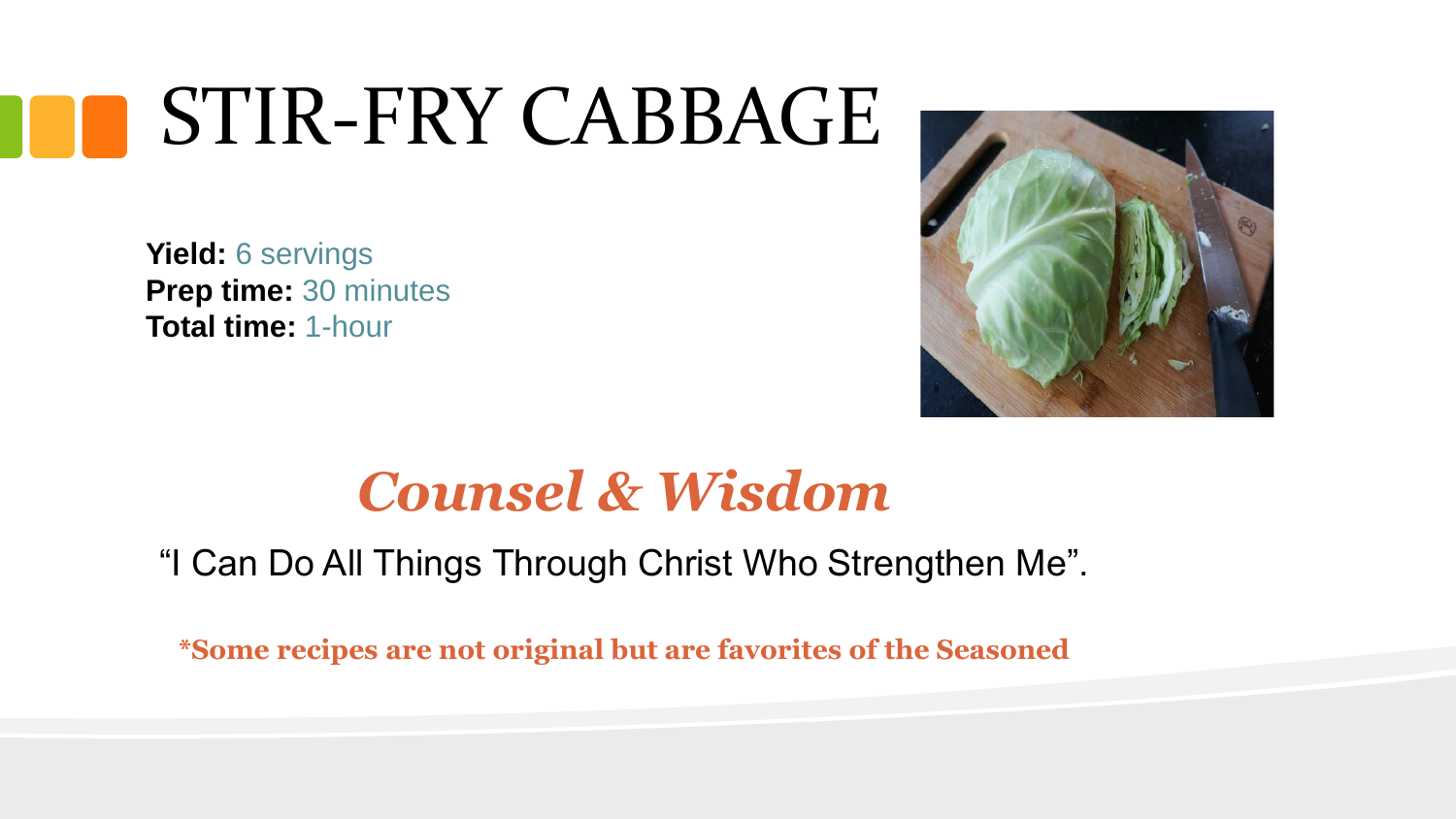#### *Ingredients*

**Ingredient | Small Cabbage** *(nice and hard)* **Ingredient | Smoked Chicken Drumstick** *(2 packs – 3 in a pack)* **Ingredient | Vegetable Cooking Oil** *(2 Tablespoon)* **Ingredient | Garlic cloves** *(2 or 3)* **Ingredient | Small Red and White Onion Ingredient | Cayenne Pepper** *(optional – add more or less) to your tasting* **Ingredient | LaPreferida Sazon Seasoning 10% sodium** *(1/2 Teaspoon)* **Ingredient | Ground Black Pepper** *(1/2 Teaspoon)* **Ingredient | Accent** *(1 Teaspoon)* **Ingredient | Garlic Powder** *(1 Teaspoon)* **Ingredient | Soul Food Seasoning** *(1 Teaspoon)* **Ingredient | Chicken Broth** *(1/3 cup) (leftover from boiled smoked chicken drumstick)* **Ingredient | Kikkoman Soy Sauce** *(1/2 Teaspoon)*

**Ingredient |** Prepared rice or noodles *for serving (optional—omit to make low)*